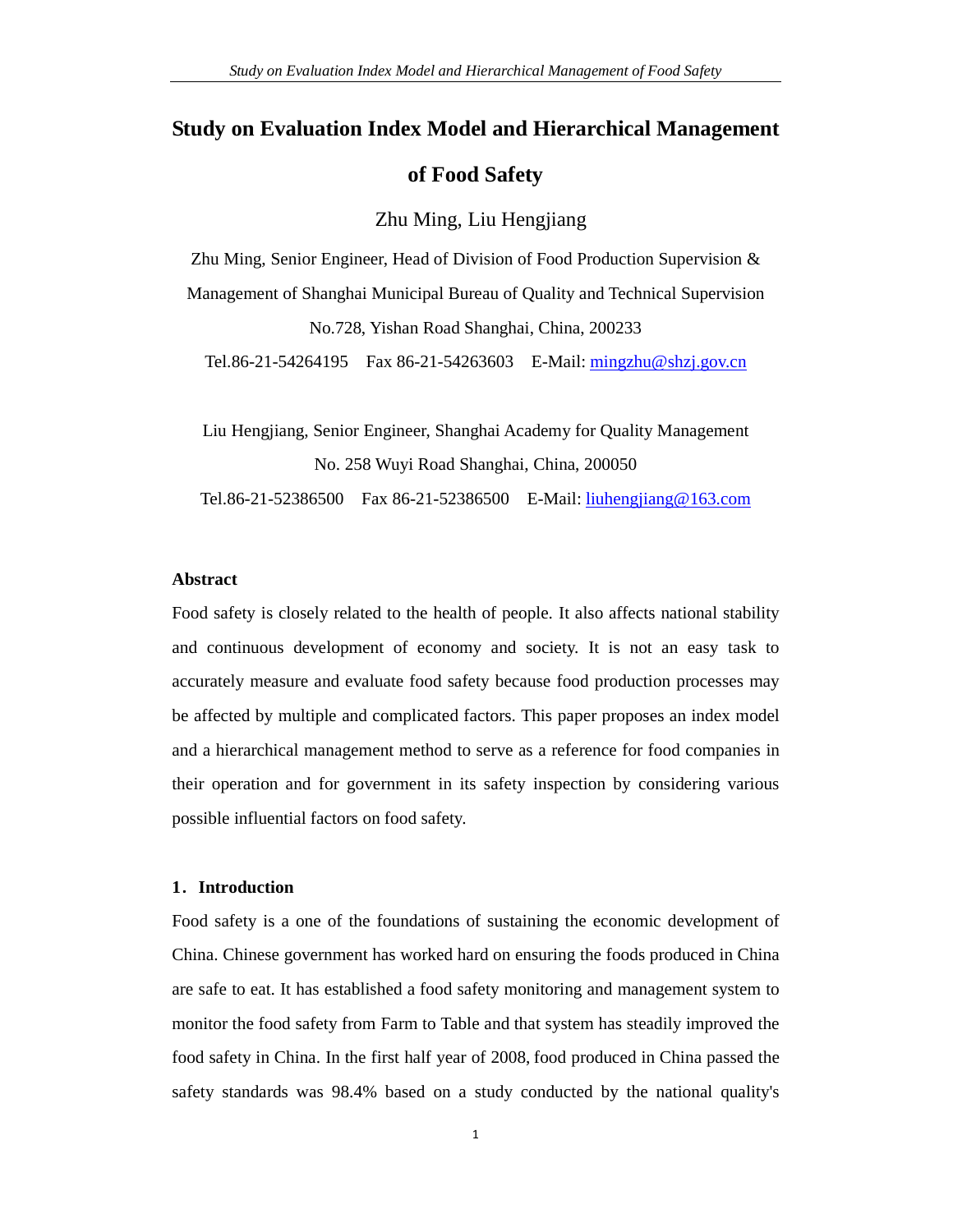examination & supervision agency.

Along with the fast development of national economy, people have higher demand on food safety. With the increasing demand for more food varieties, the uncertainty and risk of food safety is also increasing at the same time. The discovery of poly-Sudan, melamine and the powdered milk contamination incident had greatly endangered people's health. Although a number of food companies have controlled some potential hazards in the food chain by implementing GAP and HACCP, there is still lack of accurate evaluation system for food safety in measuring the work effectiveness and level of customer satisfaction on food safety.

By the year of 2008, the sales revenue of food industry in China reached 4000 billion RMB and with the fast growth of food industry, food safety improvement has aroused a wide concern. To analyze the new characteristics of food safety problems, search for a rational and scientific evaluation system and improve food safety level in China becomes a pressing issue.

In recent years, food safety problems have drawn great attentions of governments and scholars in the world. In January 2001, the Council of the European Union issued a White Paper on Food Safety and decided to strengthen the control of food safety from farm to fork and gradually set up a traceable system of food production. This system traces and inspects food products on all processes from production to sales. In 1996, United States issued the Food Quality Protection Act (FQPA 1996) and emphasized that evaluating the harm of pesticide residues to people's heath is no longer based on the quantity of single residue in a single food, rather on the total intakes of residues. Some Chinese scholars have made researches on food safety issues from the perspective of economics. Zhou Yingheng, Huo Liyue (2003) considered that, the problems of food Safety occurred due to the following reasons: poor government regulations, the immoral behaviors of some food products providers, and the uncertainty of new technologies. In fact, at the temporal level of technical development, factors of enhancing food production in early periods, such as chemical fertilizers, pesticides, and feed additives, had risks of uncertainty caused by new technological development (Zhang Lei, 2007). Some scholars, from the aspects of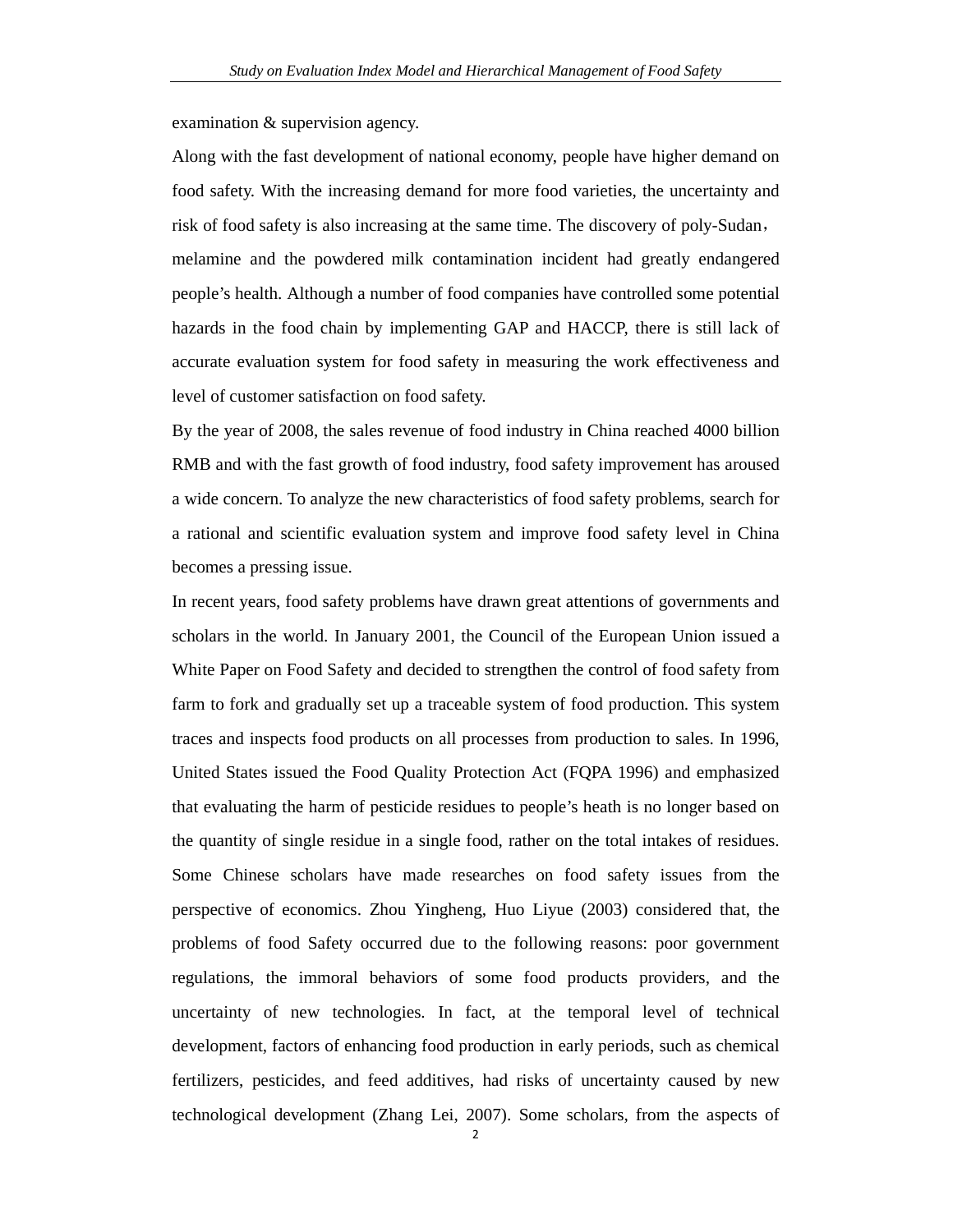food quantity security, food safety and food sustainable safety, established the evaluation model to comprehensively assess China's food Safety profile, which includes three-levels and sixteen indicators. The above-mentioned study has not made deep analysis of food safety characteristics, and indicator selection, however, this paper provides a certain foundation.

#### **2. Characteristics of Food Safety**

"Safety" is an integrated concept, which comprises both quality factors, namely the extent to which it meets the needs of the people, and safety factors, the extent to which it may do harm to people's health. Therefore, food Safety is a complex system engineering, which involves raw materials, activities of production, product test, and so on. Food in the transferring processes of these activities might be affected by number of factors and has the following characteristics.

(1) Hidden hazards. If the raw material is contaminated, the contamination would hide in following processes. Thus it would be difficult to estimate the food Safety situation in a timely manner. So it has a characteristic of hidden hazards.

(2) Direct hazards. Some of the food does not need to be cooked and can be served directly, such as milk powder. If this kind of food is contaminated, it would cause direct harm to people's health and life.

(3) Additive hazards. Food might be affected by a variety of factors at every step in the "food chain". If the affection cannot be eliminated in time, hazards will be cumulated in sequential process transfer and through biochemical reactions.

(4) Wide range hazards. Food processing cycle is relatively short, usually in large and continuous production, and the sales and circulation radius of food is very big. Thus the hazards of Safety would involve a wide range and the effect is great

Because of the above characteristics, it is difficult to identify food safety situation at different steps by traditional methods of evaluation or with general inspection equipment. Furthermore, once the inspection of food is not carried out timely, accurate evaluation would be more difficult.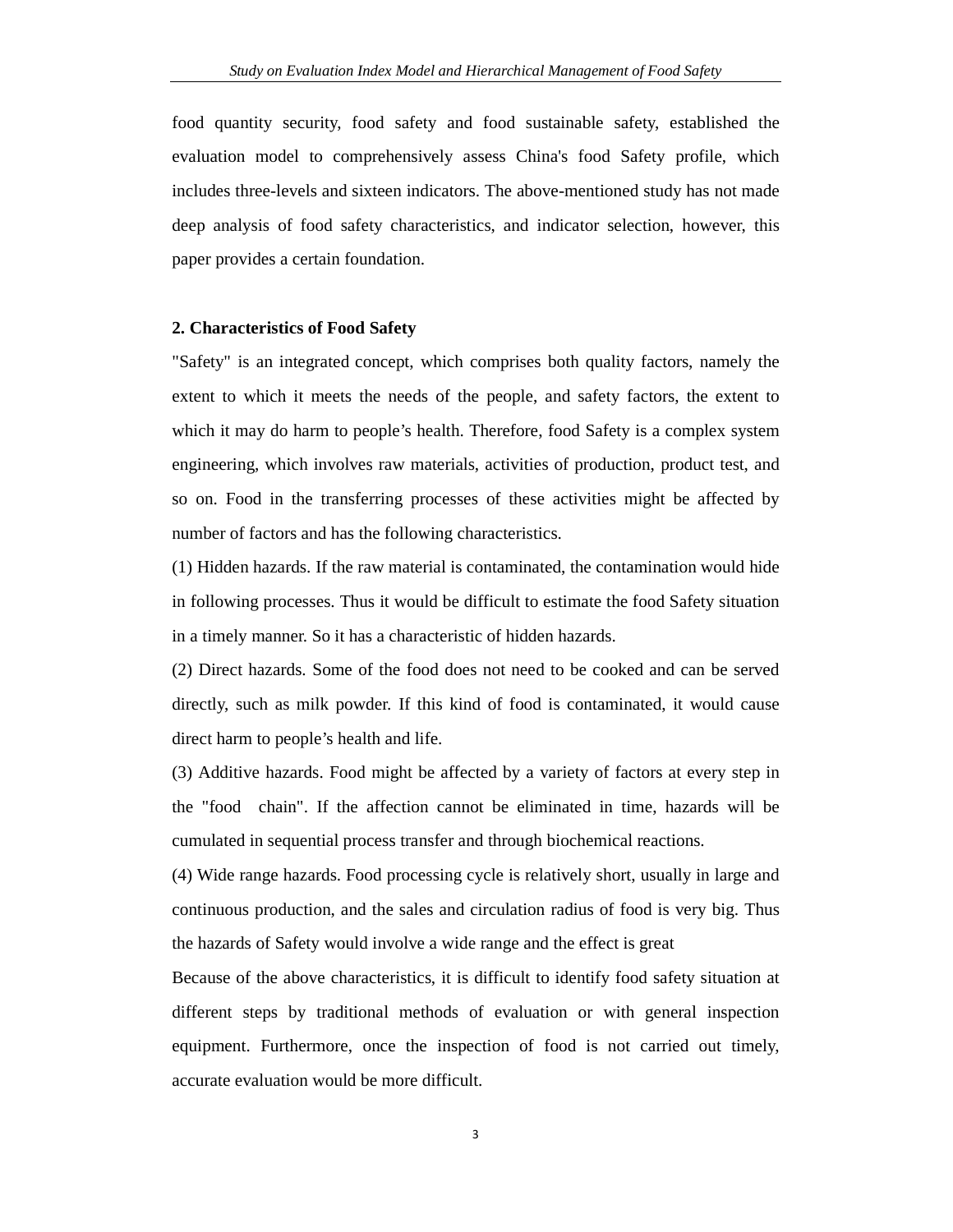#### **3. Quantitative Evaluation Model for Food Safety**

From the analysis of the characteristics of food Safety, we can see that the food hazards and quality loss may occur at any step along the food chain. Therefore, planned control and prevention are necessary along the food chain to provide food Safety.

#### **3.1 Evaluation System for Food Safety**

#### **3.1.1 Analysis of influential factors to food safety**

Food is a kind of special goods, directly relating to people's health and safety. At present, food production and marketing mainly covers requirements of three aspects(Figure 1) :

- Market access of food Safety, which are the basic requirements of Chinese food production and marketing. These requirements are also called imperative requirements.
- Supervision and sampling inspection of food quality, which is regularly or irregularly carried out by the government in accordance with the relative technical standards. The government implements corrective and condemnatory conventional actions to unqualified food. The requirements of this aspect are called normal requirements.
- Requirements of HACCP, ISO9001 and ISO22000 standards, which fully reflect food Safety control in all the production processes of the "food chain" .These requirements are also called voluntary standard requirements. Enterprises implementing these standards could obtain higher level of food Safety, and get more benefit than those who did not implement these standards.



**Imperative Requirements** 

**Figure 1 Requirements on Food Safety**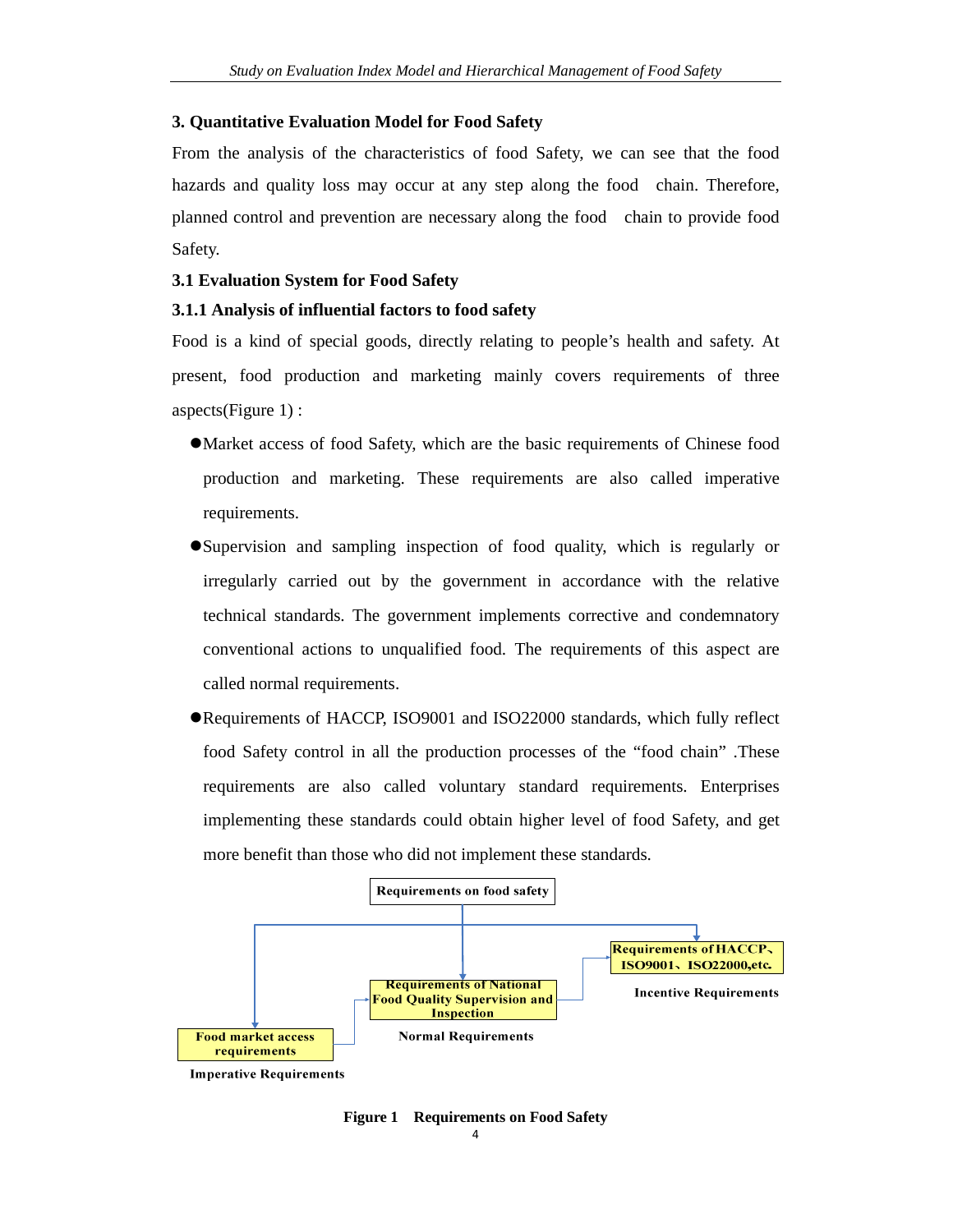#### (1) Imperative requirements: market access of food safety



**Figure 2 Factors Relating to Market Access of Food Safety** 

China General Administration of Quality Supervision, Inspection and Quarantine started to implement the system of market access of food Safety July 2002, which is for food production and marketing enterprises having fixed production sites, corresponding processing equipment and technical procedures. Implementing the system of market access of food Safety is the basic condition of food production and marketing enterprises, and it is the necessity of enforcing legal management of food production. This system is based on Product Quality Law of the P.R.C, Food Hygiene Law of the P.R.C and the PRC Administration Regulations on Industrial Product Manufacturing Permission License. And General Principles for the Examination of Food Quality Safety for Market Access, Detailed Rules for Implementation of Food Production License and General Hygienic Regulation for Food Enterprises GB14881-94 are the operating documents of the system. According to the requirements of the system food production enterprises have to meet the requirements relating to environmental conditions, production equipment, raw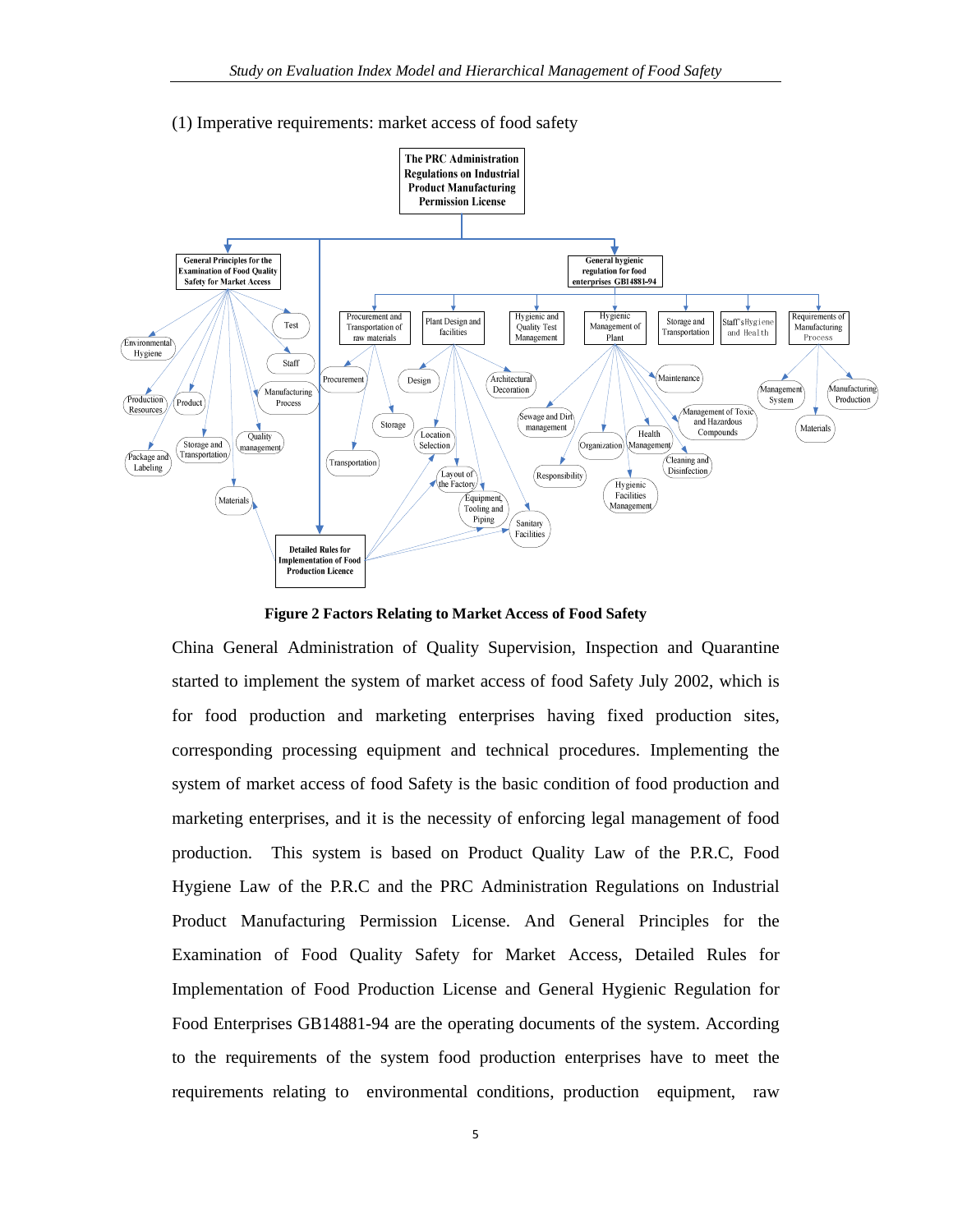material, processing techniques and procedures, product standard, staff, inspection equipment, packaging and labeling, storage and transportation, quality management. Food products must be inspected and proved to be qualified, granted "food production license", and labeled the food market access mark  $(QS)$  before being released to the market.

(2) Normal requirements: food supervision and sampling inspection

In 1985, State Council of China determined to implement the system of national supervision and sampling inspection of product quality. The system requires the Product Quality Supervision Division of State Council of China to act according to relative legal regulations, such as Product Quality Law of the P.R.C, Standardization Law of the P.R.C and Metrology Law of the P.R.C, and organize provincial technical supervision divisions and quality and inspection agencies to implement sampling inspection against the products being produced or sold by enterprises, make announcement of the results and take necessary follow up actions. It is one of the effective measures and main style of food quality supervision and macro management by Chinese government. National sampling inspection of food products is mainly to determine whether products are qualified or not according to relative food technical standards.

(3) Incentive requirements: management system of ISO9001, HACCP, ISO22000 and etc.

ISO 9000 series quality management system from the perspective of quality management, has active and promotive effects to food Safety and it reflects that enterprises use process management approaches to ensure food product quality. HACCP is an assurance system, which from the perspective of safety, identifies and controls potential hazards in food production, prevents unqualified products and protects food safety. ISO9001 provides holistic framework of management system while HACCP regulates procedures of implementing food safety system. In combination of ISO 9001 and HACCP, ISO 22000 (food safety management system) was formulated to provide safe end-products, which would meet both customers' requirements and food safety regulations by controlling food supply chain. ISO 22000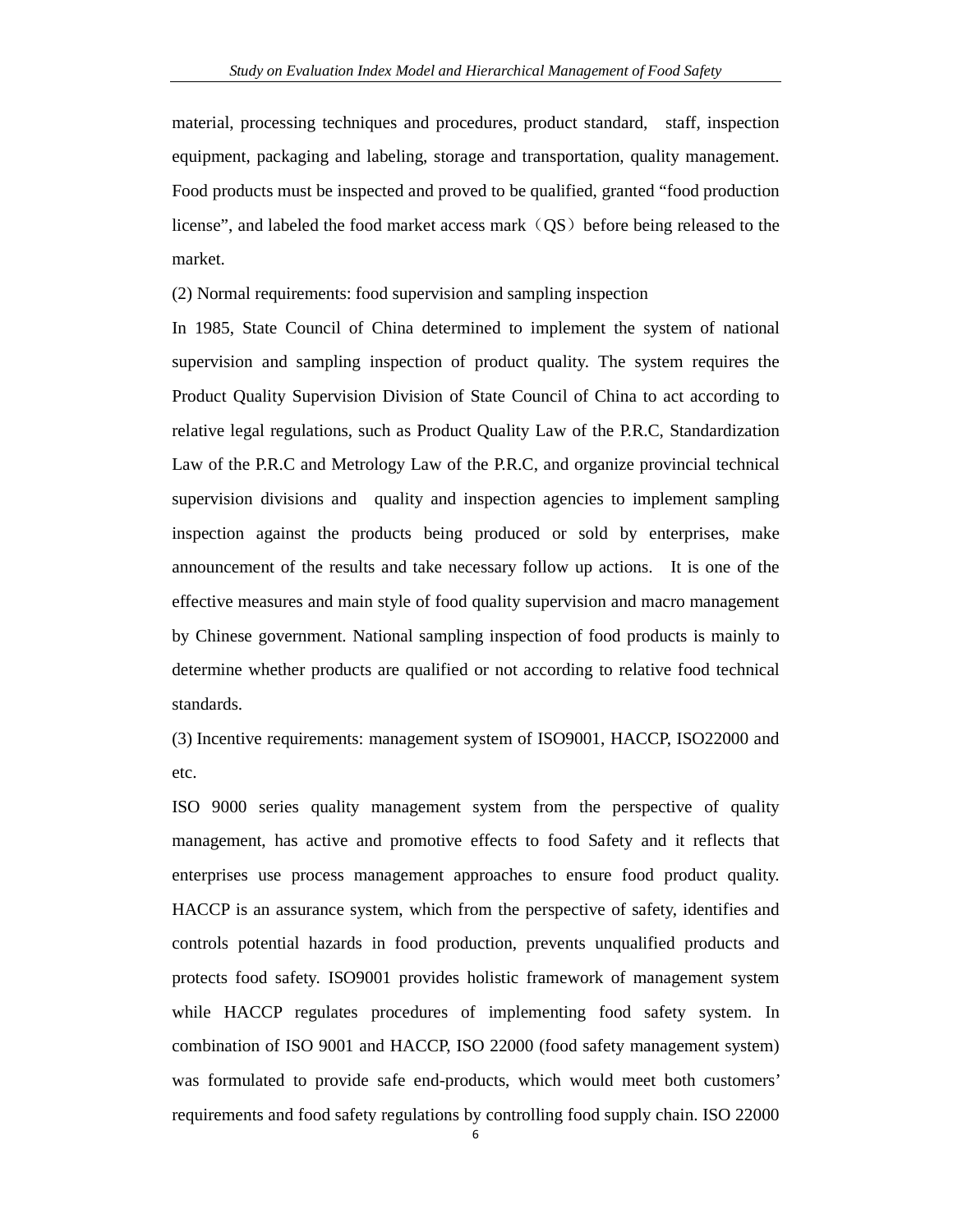mainly covers requirements of management responsibilities, resource management (such as human resource, infrastructures, working environment), safe product planning and realization, validation and verification of food safety management system; improvement. Each requirement has subdivided prescriptions. These are self incentive measures implemented by enterprises to improve food production management, and enhance food safety.

#### **3.1.2 Evaluation index framework of food safety**

From the perspective of "food chain", we analyzed the above imperative, normal and incentive requirements and identified 22 influential factors in 3 areas, and based on this worked out an evaluation index framework for food Safety (see Table 1).

The index framework includes three levels. The first level is general index, second index includes enterprise design and implementation, management responsibilities of food hygiene and quality, enterprise management requirements, food hygiene quality control. Each first level index has its own next level indices and the second level has third level indices. For example, under the second level index enterprise design and implementation, there are five third level indices, such as location selection, factory layout, equipment tooling and piping, architectural decoration, sanitary facilities. Each third level index also has its detailed observational indices.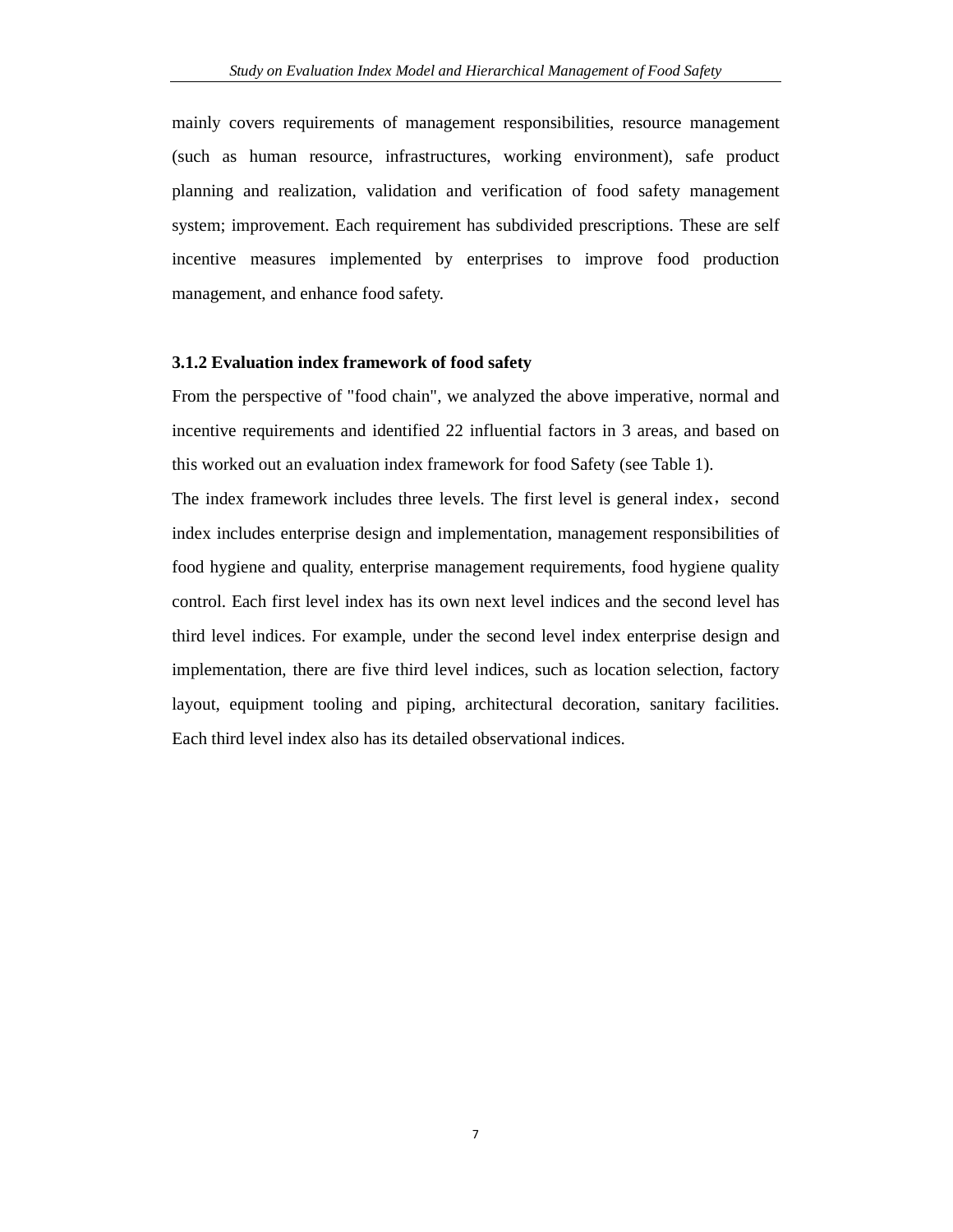| The first<br>level indices | The second<br>level indices                   | Weight | The third level indices                              | Weight |
|----------------------------|-----------------------------------------------|--------|------------------------------------------------------|--------|
|                            | Enterprise<br>design and<br>implementation    | 0.12   | layout of the factory<br>1                           | 0.22   |
|                            |                                               |        | equipment, tooling and piping<br>2                   | 0.23   |
|                            |                                               |        | architectural decoration<br>3                        | 0.27   |
|                            |                                               |        | sanitary facilities<br>4                             | 0.26   |
|                            |                                               | 0.30   | 5<br>organizational leadership                       | 0.18   |
|                            |                                               |        | management goal and objectives<br>6                  | 0.16   |
|                            |                                               |        | management responsibility<br>7                       | 0.17   |
|                            | Food enterprise<br>management<br>requirements |        | production equipment<br>8                            | 0.08   |
|                            |                                               |        | staff requirements<br>9                              | 0.13   |
|                            |                                               |        | technical standards<br>10                            | 0.10   |
| Evaluation                 |                                               |        | 11<br>process documents                              | 0.09   |
| indices for<br>food Safety |                                               |        | 12<br>document management                            | 0.09   |
|                            | Control of food<br>hygiene and<br>quality     | 0.58   | 13<br>procurement systems                            | 0.08   |
|                            |                                               |        | procurement inspection<br>14                         | 0.13   |
|                            |                                               |        | 15<br>process management                             | 0.13   |
|                            |                                               |        | quality control<br>16                                | 0.11   |
|                            |                                               |        | product protection<br>17                             | 0.07   |
|                            |                                               |        | 18<br>testing equipment                              | 0.07   |
|                            |                                               |        | 19<br>test management                                | 0.10   |
|                            |                                               |        | process inspection<br>20                             | 0.11   |
|                            |                                               |        | 21 normative use of food additives                   | 0.10   |
|                            |                                               |        | 22 recent 3 years' records of sample<br>passing rate | 0.10   |

**Table 1 Index Framework of Food Safety** 

(1) Enterprise design and implementation

Mainly check the enterprise's environment, location and facilities, including four third level indices: layout of the factory; equipment, tooling and piping; architectural decoration; sanitary facilities. This forms the environment or conditions of food production.

(2) Food enterprise management requirements

Food enterprise management requirements have two parts, management responsibilities and enterprise management requirements.Management responsibilities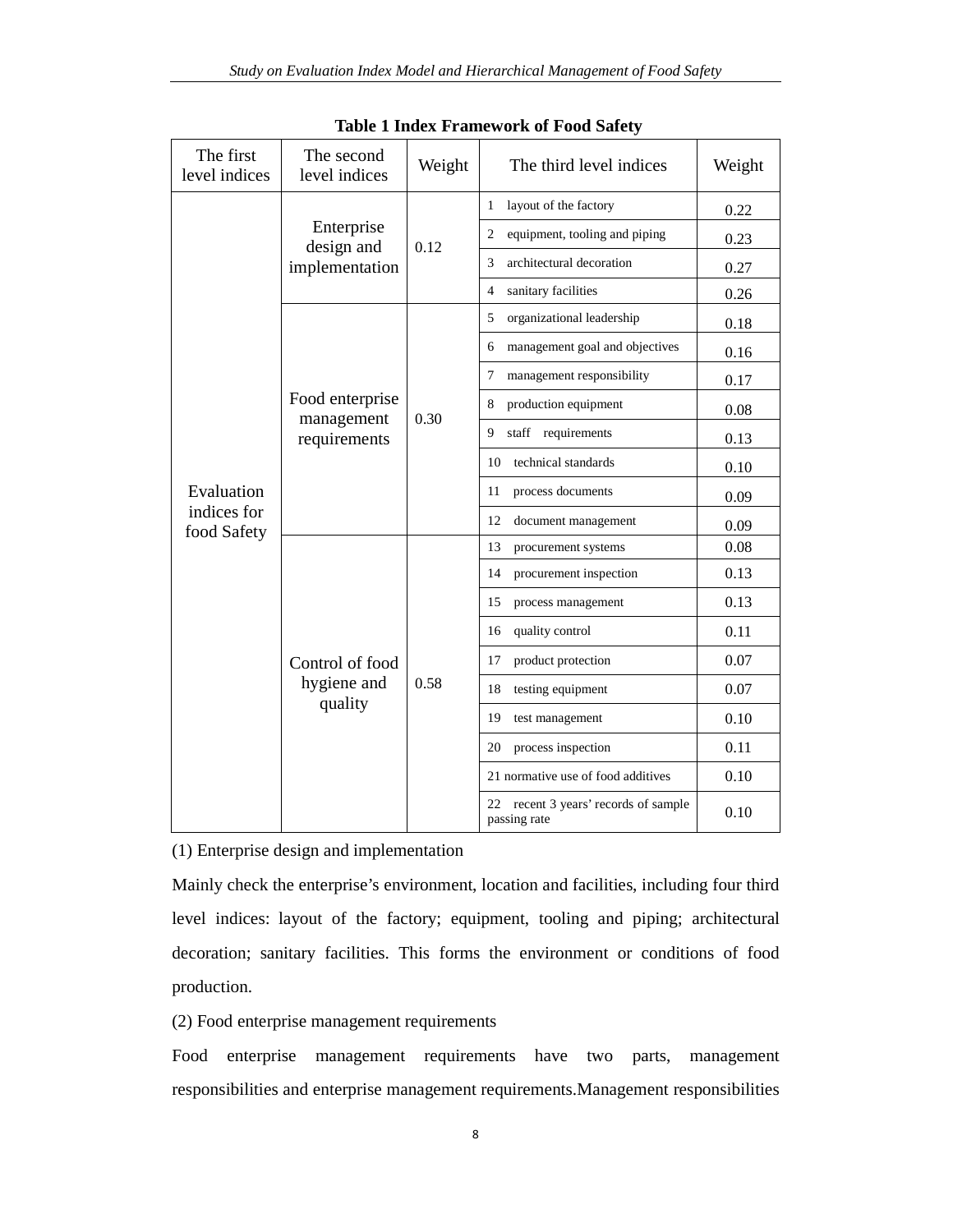is an important requirement of food Safety, and in ISO22000, it includes management commitment, food safety policy, food safety management system planning, responsibility and authority, communication, management review. Enterprise management requirements is to fully reflect the requirements of resource management, product realization, measurement analysis and improvement in ISO9000 quality standard and the nature of using process management to insure system implementation, including production equipment, staff requirements, technical standards, process documents, document management.

#### (3) Food hygiene and quality control

Food hygiene and quality control is the requirement in the complete process of food production, which includes eleven third level indices: raw material procurement, production processes, product packaging, and release inspection. It relates to procurement systems, procurement inspection, process management, quality control, product protection, testing equipment, test management, process inspection, normative use of food additives, and recent three years' records of sample passing rate.

#### **3.1.3 Determination of the weight of food safety evaluation indices**

By combining food technical testing and on-spot investigations, we can determine the criteria in evaluating each index. The weight of each second level index can also be calculated by the AHP method through firstly designing the second level indices comparison matrix (Table 2), then inviting several experts of the food quality management to compare the indices with each other by using the 1 to 9 scale method (Table 3) given by the US famous operations research expert Ernesto, after that we can get the weight of the second level indices (Table 2 is the calculation results of the secondary index weight based on an expert evaluation).The weight of enterprise design and implementation is 0.12; the weight of management responsibilities of food hygiene and quality is 0.30; the weight of enterprise management requirement is 0.29 and the weight of food hygiene and quality control is 0.29.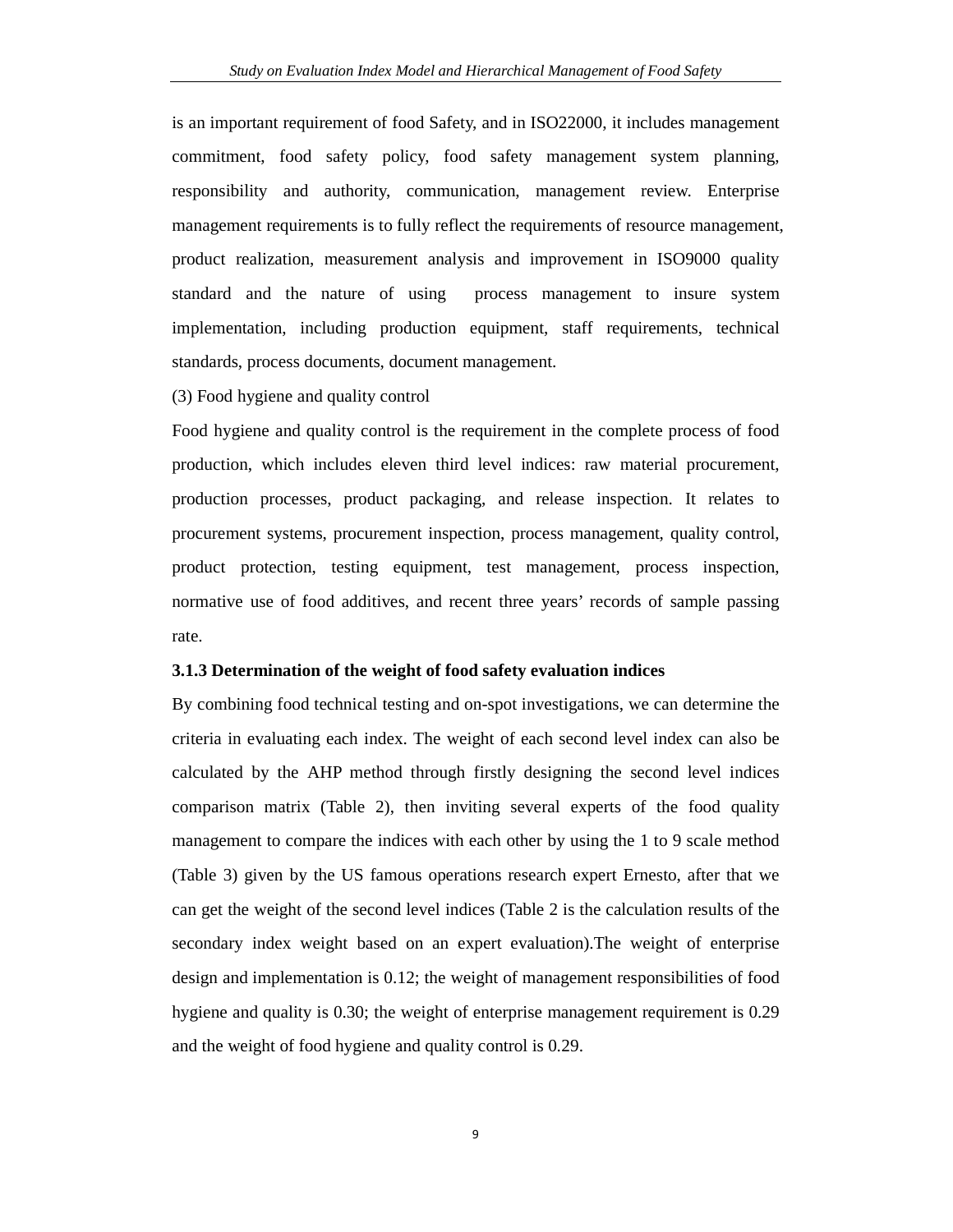| Evaluation indices  | Enterprise<br>design and<br>implementation | Management<br>responsibilities<br>of food hygiene<br>and quality | Enterprise<br>management<br>requirements | Food<br>hygiene<br>and<br>quality<br>control | Multiplying | Square<br>root | Weight |
|---------------------|--------------------------------------------|------------------------------------------------------------------|------------------------------------------|----------------------------------------------|-------------|----------------|--------|
| Enterprise design   |                                            |                                                                  |                                          |                                              |             |                |        |
| and                 | 1.00                                       | 1/3                                                              | 1/3                                      | 1/2                                          | 0.056       | 0.49           | 0.11   |
| implementation      |                                            |                                                                  |                                          |                                              |             |                |        |
| Management          |                                            |                                                                  |                                          |                                              |             |                |        |
| responsibilities of | 3                                          | 1                                                                | 1/2                                      | 3                                            | 4.500       | 1.46           | 0.34   |
| food hygiene and    |                                            |                                                                  |                                          |                                              |             |                |        |
| quality             |                                            |                                                                  |                                          |                                              |             |                |        |
| Enterprise          |                                            |                                                                  |                                          |                                              |             |                |        |
| management          | 3                                          | $\mathfrak{D}$                                                   | 1                                        | 1/2                                          | 3.000       | 1.32           | 0.30   |
| requirements        |                                            |                                                                  |                                          |                                              |             |                |        |
| Food hygiene and    | $\overline{2}$                             | 1/3                                                              | $\overline{2}$                           | $\mathbf{1}$                                 | 1.333       | 1.07           | 0.25   |
| quality control     |                                            |                                                                  |                                          |                                              |             |                |        |
| Total               |                                            |                                                                  |                                          |                                              |             | 4.33           | 1.00   |

**Table 2 The Comparison Matrix of Second Level Indices** 

#### **Table3 Ernesto 1 to 9 Scale Method**

| Definition                                      | Intensity of<br>Importance | Explanation                                                                 |
|-------------------------------------------------|----------------------------|-----------------------------------------------------------------------------|
| Equal importance                                | 1                          | Two elements have equal importance<br>regarding the element in higher level |
| Moderate importance                             | 3                          | One is slightly in favor over another                                       |
| <b>Strong Importance</b>                        | 5                          | One is strongly in favor over another                                       |
| Very Strong Importance                          | 7                          | One is very strongly in favor over another                                  |
| <b>Extreme</b> Importance                       | 9                          | The highest order dominance of one element<br>over another                  |
| For compromises between<br>2,4,6,8<br>the above |                            | Compromise is needed                                                        |

In accordance with this method, we established in sequence the comparison matrices respectively for enterprise design and implementation, management responsibilities of food hygiene and quality; enterprise management requirements food hygiene and quality control, and then got the weight of the third level indices (See Table 1).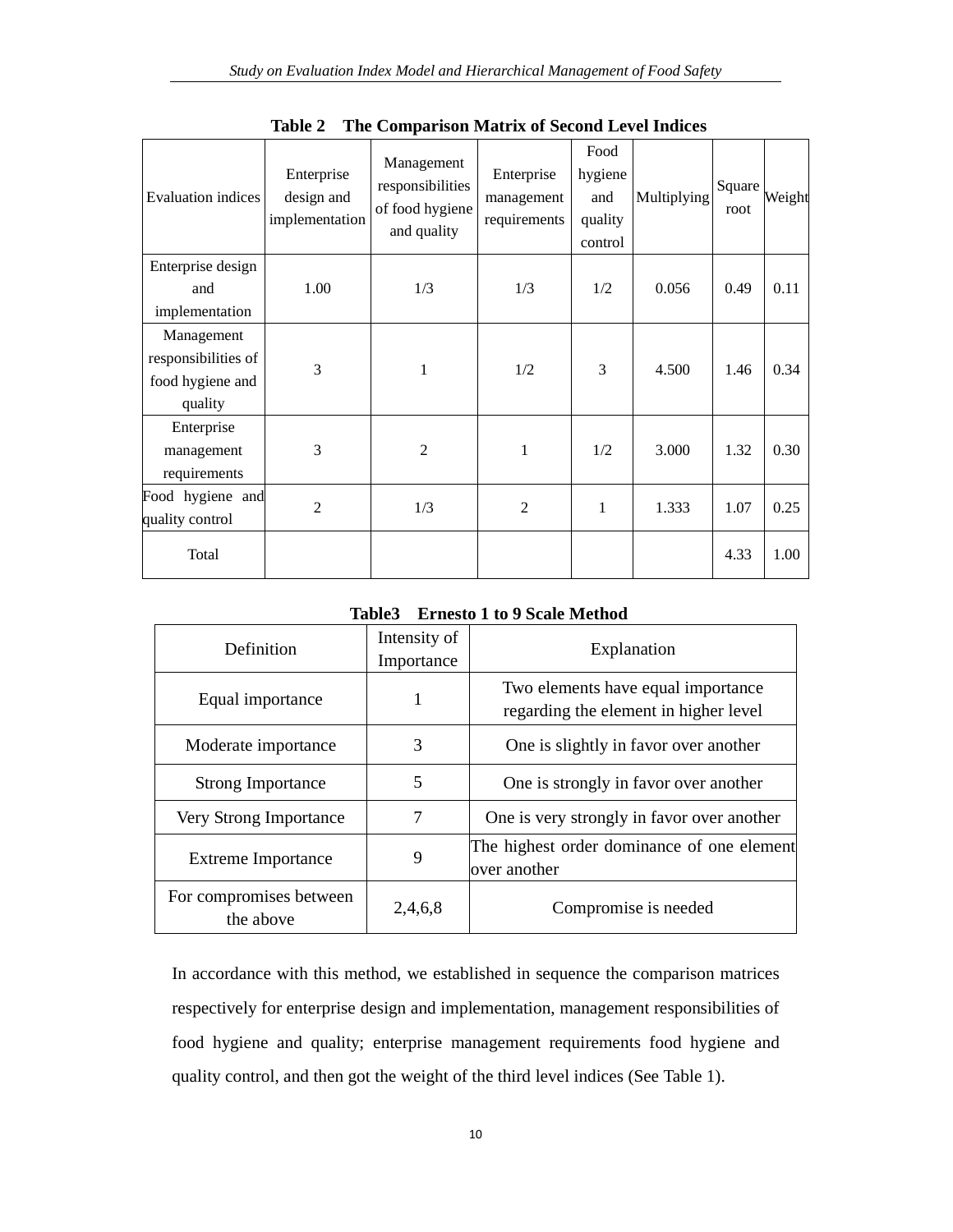#### **3.2 Food Safety Index Model**

Feature analysis of food Safety tells that food quality is determined by its intrinsic features formed in the course of production. These features make the hazards of hidden, direct and additive characteristics. In the paper, we take the intrinsic features as the level of food Safety. Besides, the hazard affect should also be considered, which we call market influence coverage and it relates to factors of company size, annual output, average annual consumption, market share, etc. The market share comprehensively reflects the market influence coverage of food products. Be easy to analyses, we chose market share as the main evaluation index for influence coverage



**Figure 3 Framework of Food Safety Index Model** 

It is shown in Figure 3, that food safety level has positive effect to food safety index, which means larger value, larger food safety index. Market share reflects the influence coverage or affect of the food in market place. The larger the value, the greater potential hazards to customers and larger risk to the company, so market share is a negative index. In common, market share is defined as the ratio of certain food product sales to the total sales of similar products.

### **According to the opinion above, we may build the food safety model:**

Food Safety index 
$$
=\frac{Y_i}{1+Q_i}
$$
 (1)

**While** *Y<sup>i</sup>* **denotes to the score of i-th food product, which ranges from 0 to 100;**   $\mathcal{Q}_i$   $_{\rm denotes}$  to the ratio of certain i-th food product sales to the total sales of **similar products.**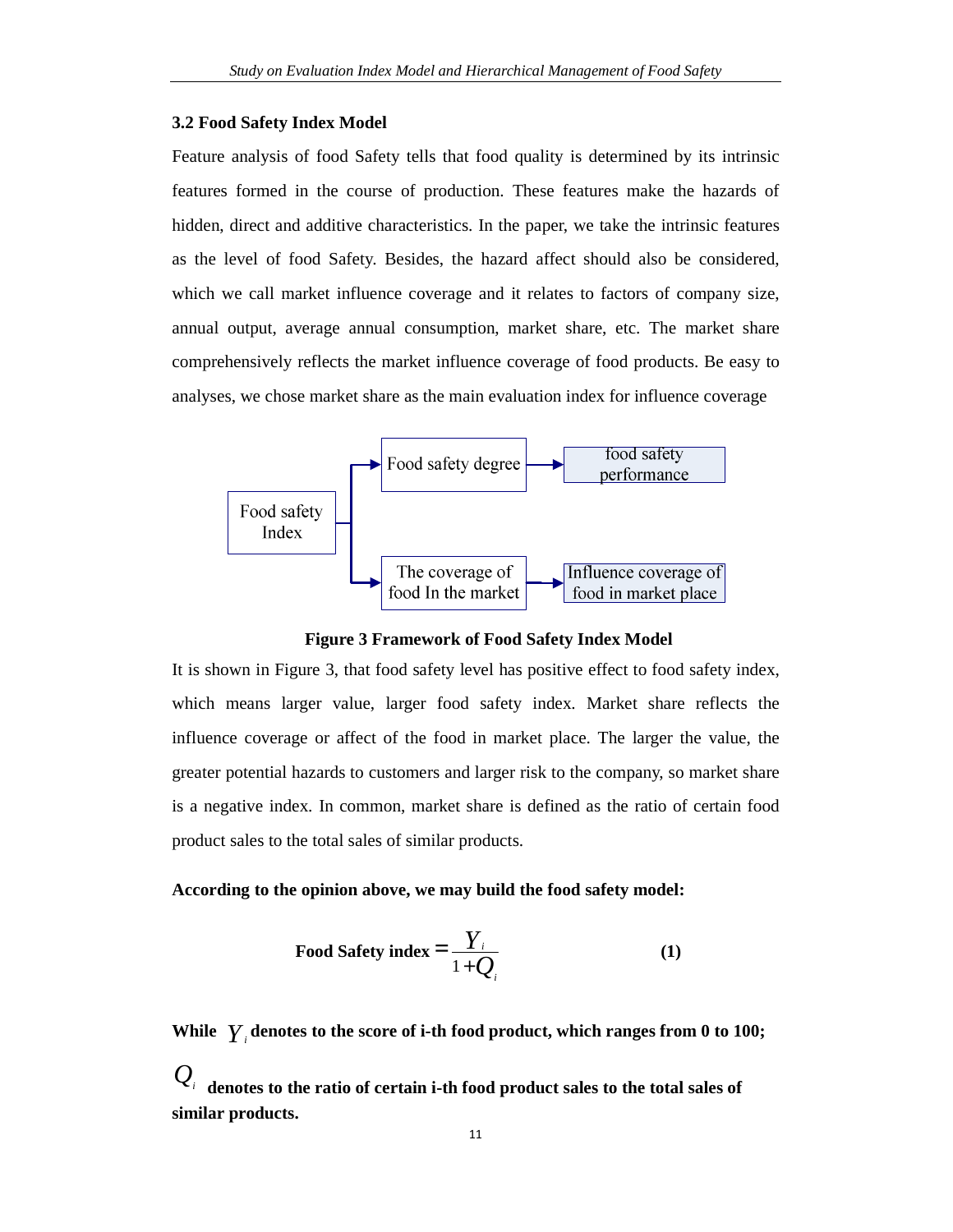$$
Y_{i} = W_{i1} \sum_{m=1}^{4} W_{im} y_{im} + W_{i2} \sum_{m=5}^{12} W_{im} y_{im} + W_{i3} \sum_{m=13}^{22} W_{im} y_{im}
$$
 (2)

 $W_{ik}$  denotes to the weight of 2<sup>nd</sup> level index of i-th food product,  $k=1,\dots,4$ ,  $W_{im}$  denotes to the weight of 3<sup>rd</sup> level index ,  $m = 1, \dots, 22$ .

*yim* **denotes to the score of m-th 3rd level index of i-th food product.** 

**Generally speaking, one enterprise will produce two or more kinds of food. Here is the food safety index for enterprises with multiple (L) products:** 

**Interprise's food production safety index** = 
$$
\sum_{j=1}^{L} Y_j \frac{p_j}{\sum_{j=1}^{L} p_j}
$$
 (3)

 $p_{j}^{\dagger}$  denotes to the proportion of j-th food product sale to the total sale of all **food of this enterprise.** 

The traditional safety evaluating method is based on subjective evaluation or the sample passing rate of food products. Compared with it, this model in this paper is direct, operational and consistent.

### **4. Hierarchical Management of Food Safety Based on Quantitative Evaluation**

By calculation of food Safety index, we can define the risk level of food enterprises and based on the risk level, conduct classified tour inspection and supervision in food enterprises in order to monitor food Safety. The relationship among food Safety index, risk level and frequency of tour inspection is shown on Table 4.

| Food safety index | Food<br>enterprise<br>level | Risk level | Frequency of tour<br>inspection |
|-------------------|-----------------------------|------------|---------------------------------|
| [100, 85]         |                             | low        | Once per year                   |
| (85, 70]          |                             | high       | Twice per year                  |

**Table 4 Relationship among Food Safety Index, Food Level and Risk Level**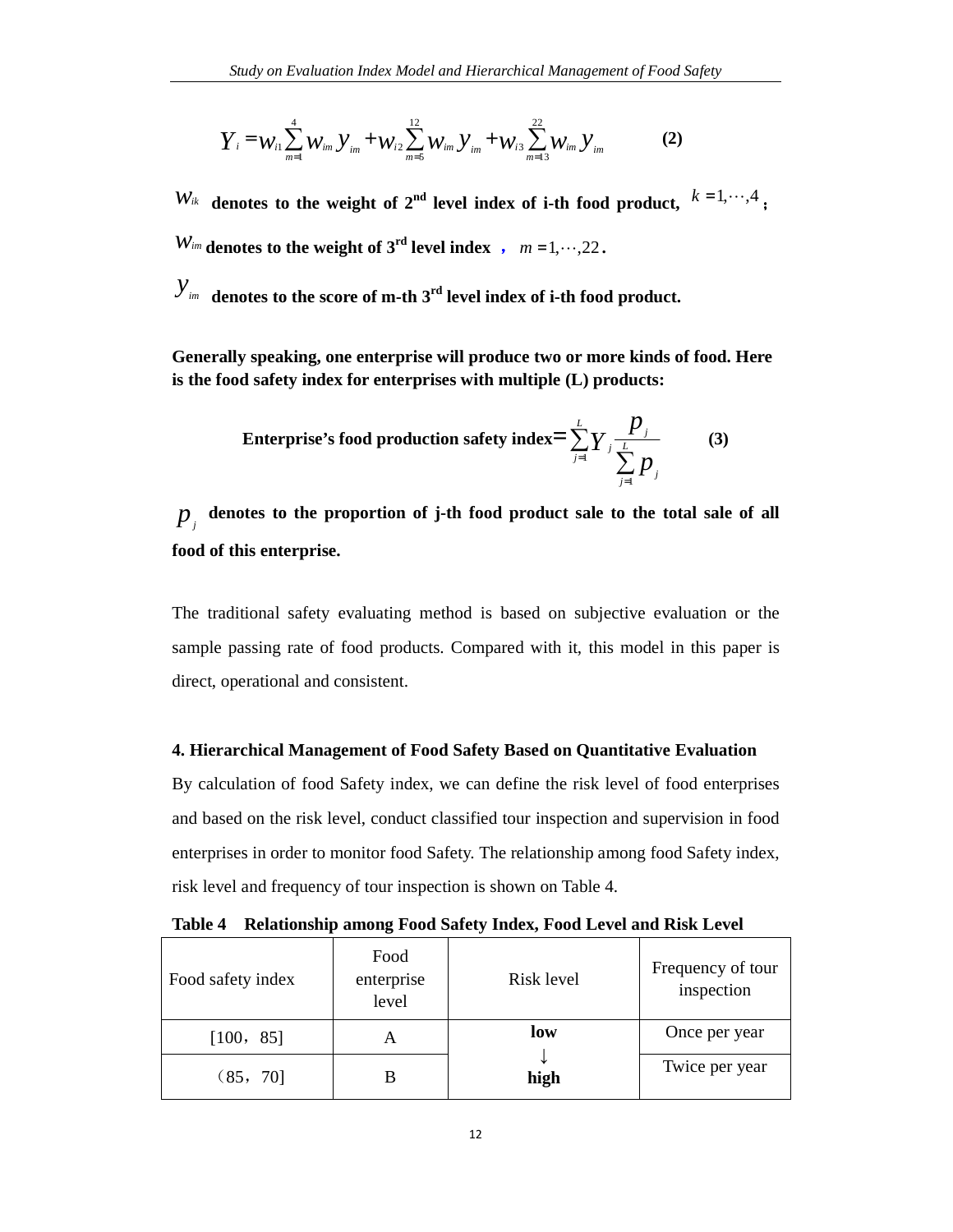|  | Three times per |
|--|-----------------|
|  | vear            |

Tour inspection is carried out by the food Safety regulators, using "food Safety evaluation form" to inspect and examine food enterprises production processes. This kind of tour inspection can also be carried out by the enterprise themselves.

"Food safety evaluation form" provides enterprises with more detailed evaluation criteria. By using these criteria, enterprises can conduct self-examination, self-assessment and make improvement according to the quantitative assessment of the classified requirements so as to enhance internal management, steadily improve Safety management system and strengthen legal awareness. The quantitative evaluation and hierarchical management can fully mobilize the enthusiasm of enterprises and encourage enterprises to actively carry out upgrading activities.

Since 2007, we have been implementing the above quantitative evaluation model and hierarchical management method in assessment of food safety covering 2000 enterprises in Shanghai, such as Shanghai Xinxin Food Co., Ltd. This company locates in Pudong new area. It started to produce cakes in 2006 with an annual capacity of 510 tons and sales of 4 million RMB. In 2007, its food safety got 67.08 points evaluated according to the method shown in table 1. Considering its cakes market share of 1.2%, the food safety index of Xinxin was calculated 66.28by quantitative evaluation model. So its enterprise level is C. We helped Xinxin to apply the hierarchical management method to improve its food safety. By the end of 2008, Xinxin's food safety index increased to 71.5, and its enterprise level was up to B.

The evaluation results of 2000 enterprises' food safety in 2007 and the first half of 2008 are shown in Table 5. Compared with 2007, number of C level food enterprises reduced from 19.9% to 18.1%, B level increased from 59.0% to 60.8% and A level remains unchanged, which means that the situation of total food safety in Shanghai is getting better.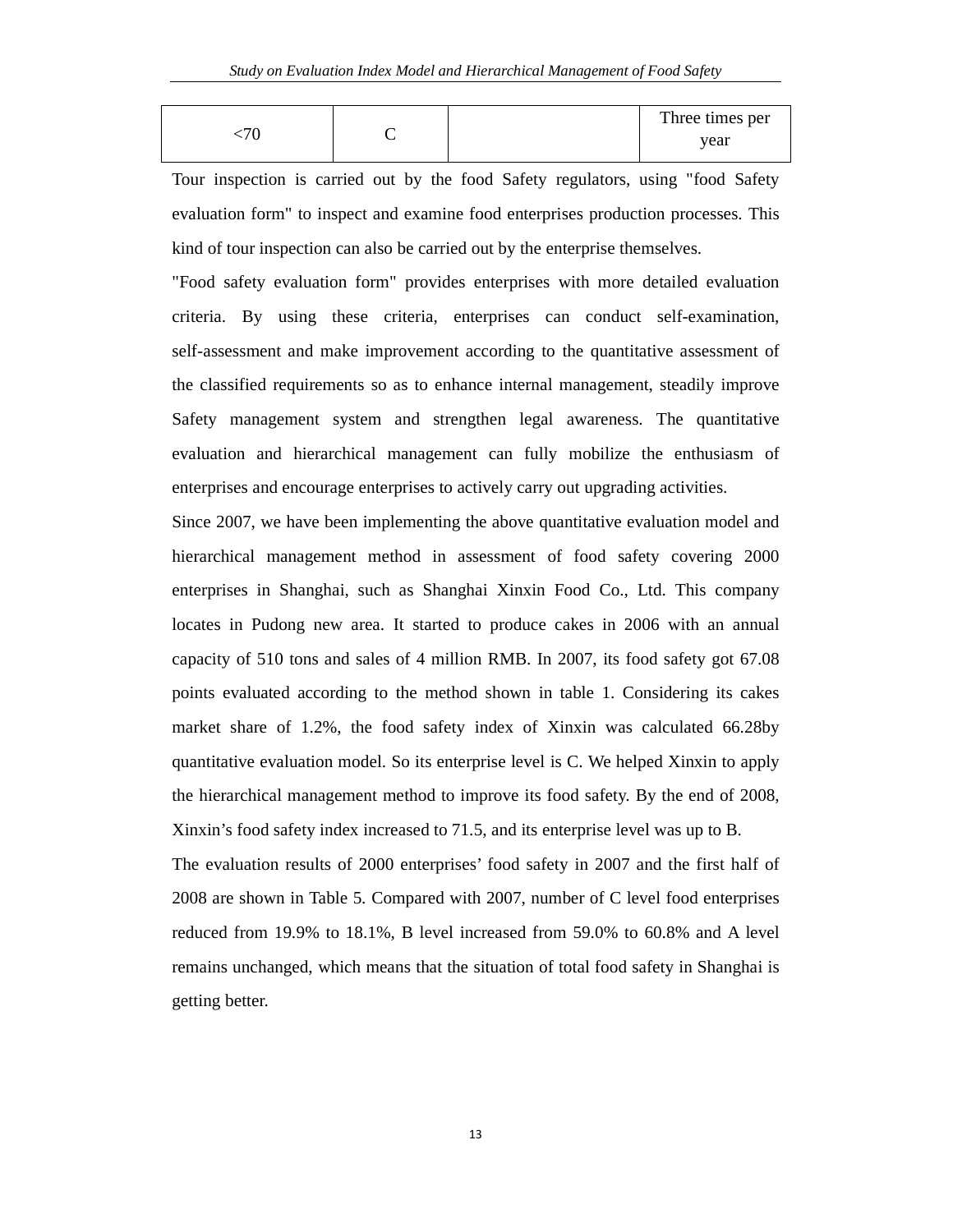| <b>Enterprise level</b> | Number by percentage in<br>$2007\frac{6}{90}$ | Number by percentage in first half of<br>$2008(\%)$ |
|-------------------------|-----------------------------------------------|-----------------------------------------------------|
|                         |                                               |                                                     |
| A                       | 21.1                                          | 21.1                                                |
| B                       | 59.0                                          | 60.8                                                |
| $\mathsf{C}$            | 19.9                                          | 18.1                                                |

#### **Table 5 Food Enterprises in Hierarchical Management**

Through the quantitative hierarchical management and analysis of food Safety indices, food enterprises have been taking targeted measures to improve food production Safety control and the total quality of food production has been enhanced (See Table 6). In table 6, Average passing rate in the first half of 2008 is based on the average passing rate at all levels and enterprises to get the weighted average

| Enterprise level | Average passing rate in<br>$2007\%$ | Average passing rate in the first half of<br>$2008\%$ |
|------------------|-------------------------------------|-------------------------------------------------------|
| А                | 94.7                                | 96.0                                                  |
| B                | 90.1                                | 92.0                                                  |
|                  | 87.5                                | 88.4                                                  |
| Total            | 89.8                                | 91.5                                                  |

**Table 6 Result of Tour Inspection among Food Enterprises of Different Levels** 

From the above tables, we can see the improvement of food safety level in Shanghai, which testifies to the fact that the food safety index model we promote tallies with the real conditions of food quality, and can reflect the food Safety status.

#### **5. Conclusion**

The application of the quantitative evaluation model and hierarchical management method in Shanghai tells that the food Safety index model can better reflect the level of food Safety control in food enterprises and the hierarchical management method built on the food safety index model can serve as a guidance to supervising organizations and food enterprise in their targeted improvement for higher level food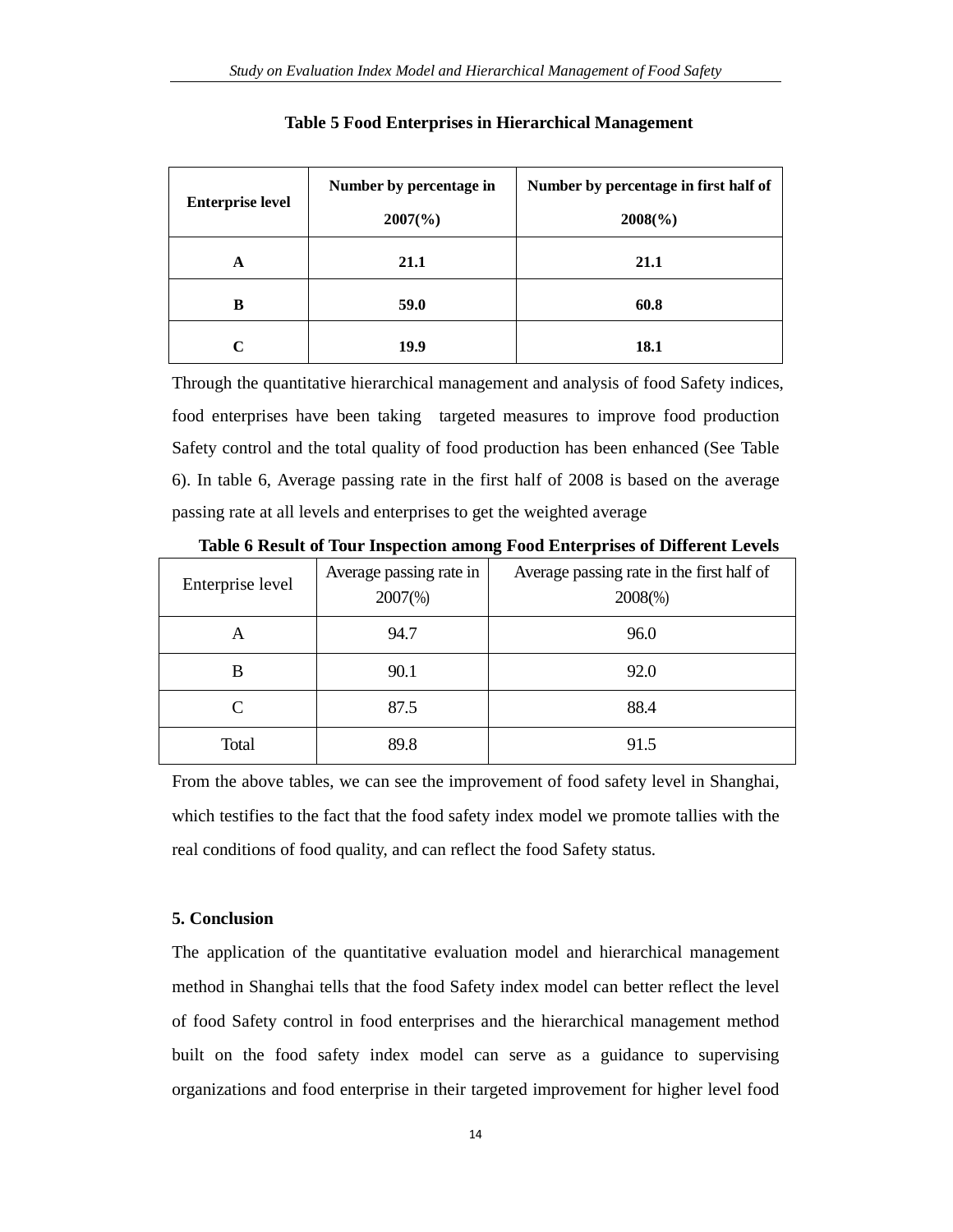safety assurance.

By the application of the quantitative evaluation model and hierarchical management method, we can master food safety situation in various industries, regions and enterprises, timely identify high-risk industries, regions and enterprises, find out the risk factors and the weak areas of food safety. By using the model and method, we can also make targeted measures to strengthen the management of critical control process, prevent and control food Safety risks to realize early detection, early reporting, early research, early prevention, early control and improve the effectiveness of food safety supervision.

By proposing the food Safety index model and hierarchical management method, we can help food enterprises master the condition of food safety and discover the risks and hidden danger in time, thus early warning can be set. It can also help food enterprises in their activities to reach advanced standards, promote self-discipline, and improve their ability in food safety assurance.

#### **References**

- 1. Saaty,T.L. Fundamentals of decision making with the analytic hierarchy process.Pittsburgh, PA:RWS Publication (1994).
- 2. Cho Yong-Jin, etl., Evaluation of Food Safety Using a SPR Sensor, Japan Journal of Food Engineering, Vol.6;No.1;Page.9-13,(2005).
- 3. Zhang Ming. The present situation and policies on food safety. The theory and practice on food safety, HeFei University of Technology Press, (12), Page. 10~12, (2005).
- 4. Zhao-Junqiang. Consideration to the basic frame of the law system on food safety. The theory and practice on food safety, HeFei University of Technology Press, Page. 425~428, (2005).
- 5. Yu-Guangyu. Study on the standard system on food safety. The theory and practice on food safety, HeFei University of Technology Press, Page. 445~447, (2005).
- 6. Zhang Miao, Zhang-Peidong. An analysis of food safety. The machining of agricultural produce, (2), Page. 27~29, (2005).
- **7.** Chen-Xiwen, Deng Nan, Han Jun. Study on the strategies of the Chinese food safety. Bei Jing Chemistry Industry Press, Page. 2~40, (2004).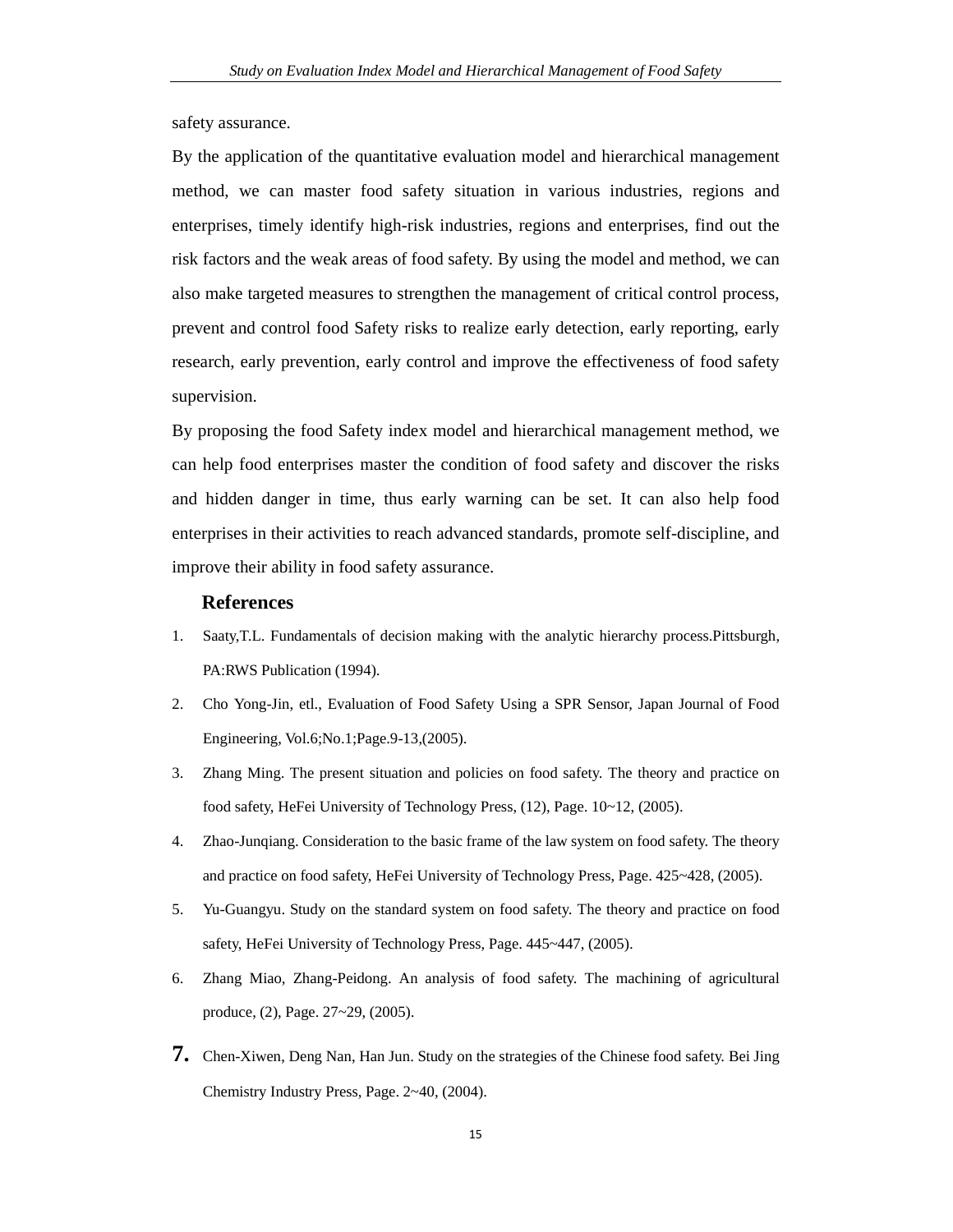# **Biography**

## **MR. Zhu Ming**



*Mr. Zhu Ming is the director of Food Production Supervision & Management Division of Shanghai Municipal Bureau of Quality and Technical Supervision. The division is responsible for food safety and quality supervision of the food production industry in Shanghai, and its main functions are as following: stipulating regulations, codes and specifications related to food manufacturing; organizing researches on food technical standards; formulating and implementing food production supervision plan in Shanghai; engaging in granting special food hygiene license; directing and examining the work of Shanghai Food Production Supervision Institute and food production supervision divisions of all districts*,*etc.* 

*Mr. Zhu Ming graduated from Zhejiang University and got Bachelor degree of Engineering Science. With 20 years of working experience in product quality supervision and inspection, product quality supervision management and food Safety supervision, he holds concurrent positions of deputy secretary general of Shanghai Association of Quality Inspection and the executive member of Shanghai Association for Standardization.* 

*Mr. Zhu Ming has taken part in writing many books, including Basic Knowledge of Food and Related Products and Cosmetics Safety Supervision & Management, A Guide to the Market Entrance Examination of Food Safety, Detailed Rules and Regulations of Production License Inspection of 13 Products including Tea and Detailed Rules and Regulations of Production License Inspection of 10 Products*